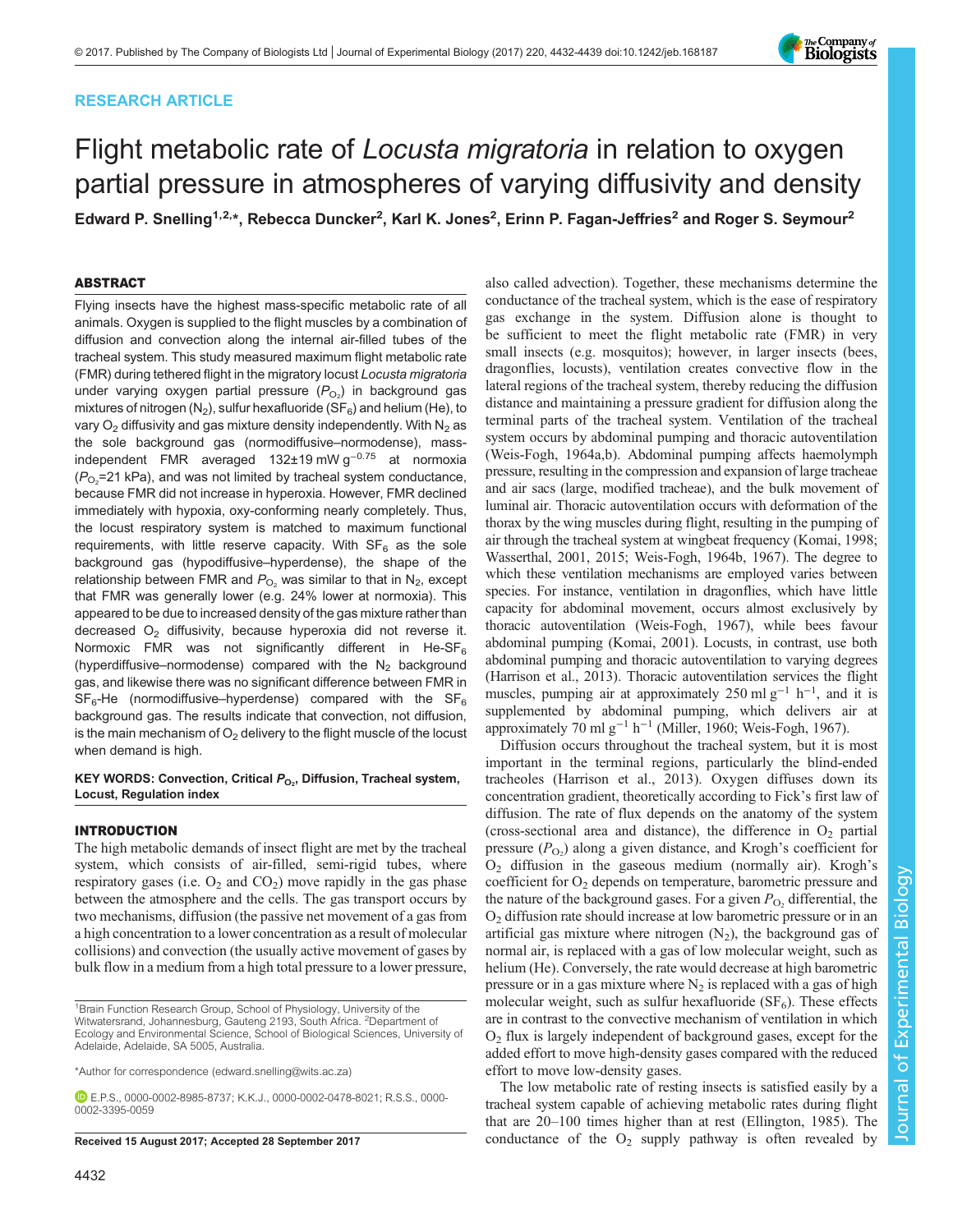measuring metabolic rate over a range of ambient  $P_{\text{O}_2}$  and defining a point, called the critical  $P_{\text{O}_2}$  ( $P_{\text{C}}$ ), below which metabolic rate declines. Resting adult insects tolerate severe hypoxia as low as 1– 5 kPa without exhibiting a decline in metabolic rate ([Greenlee and](#page-6-0) [Harrison, 2004a,b; Greenlee et al., 2007](#page-6-0); [Harrison et al., 2006; Joos](#page-6-0) [et al., 1997](#page-6-0); [Klok et al., 2010; Rascón and Harrison, 2005](#page-6-0); [Van Voorhies, 2009](#page-7-0)). During flight, this apparently large reserve capacity or 'safety margin' for  $O<sub>2</sub>$  delivery decreases significantly [\(Harrison et al., 2006\)](#page-6-0). The  $P_C$  is approximately 10 kPa in hovering honeybees, *Apis mellifera* [\(Joos et al., 1997\)](#page-6-0), and between 10 and 21 kPa in tethered flying locusts Schistocerca americana [\(Rascón](#page-6-0) [and Harrison, 2005](#page-6-0)). The  $P_C$  values for 11 species of flying dragonfly appear to be about 10–15 kPa [\(Henry and Harrison,](#page-6-0) [2014](#page-6-0)), but  $P_{\rm C}$  is difficult to define in one dragonfly species, Erythemis simplicicollis, because only a slight change in metabolic rate occurs between 5 and 50 kPa, and the rate at 5 kPa is only 18% below that at 21 kPa [\(Harrison and Lighton, 1998\)](#page-6-0). In most studies, the relationship between metabolic rate and  $P_{\text{O}_2}$  is curved, rather than an ideal independence above the  $P_{\rm C}$  and proportional dependence below it. This curved relationship introduces uncertainties in determining  $P_{\rm C}$ , and calls into question whether a single definitive  $P_{\rm C}$  even exists. Instead of calculating  $P_{\rm C}$ from broken stick regression models, the dependence of metabolic rate on  $P_{\text{O}_2}$  can be evaluated with a new metric, the Regulation Index, which is a value that has clearly defined limits, from perfect oxy-conformity (0) to perfect oxy-independence (1), but does not force the data to follow any particular pattern ([Mueller and](#page-6-0) [Seymour, 2011\)](#page-6-0).

An important question in insect respiration concerns how the structure and function of the respiratory system are matched to the gas exchange requirements of the animal. One working hypothesis, called symmorphosis, predicts that the respiratory system should be constructed according to economic design principles ([Weibel et al.,](#page-7-0) [1998](#page-7-0)). Symmorphosis posits that every step of the  $O<sub>2</sub>$  cascade should be equal in its capacity to transport  $O_2$  from the atmosphere towards the mitochondria that use it [\(Weibel et al., 1991\)](#page-7-0). Flying insects are arguably the most appropriate group to study, because their mass-specific metabolic rates are the highest of all animals [\(Schippers et al., 2010; Suarez, 2000\)](#page-7-0). Symmorphosis is evident in the hopping muscle of Locusta migratoria by the parallel scaling of maximum muscle metabolic rate, tracheolar radial diffusing capacity, mitochondrial volume and inner mitochondrial membrane surface area [\(Snelling et al., 2011b](#page-7-0)). Symmorphosis also holds for the locust flight muscle, except for an apparent mitochondrial oversupply ([Snelling et al., 2012b](#page-7-0)). Other studies indirectly show parallel development of tracheal capacity and metabolic rate ([Greenlee and Harrison, 2004a](#page-6-0); [Harrison et al., 2005](#page-6-0); [Hartung et al., 2004; Kaiser et al., 2007\)](#page-6-0). One test for symmorphosis is to assess the matching of tracheal  $O<sub>2</sub>$  transport capacity with maximum  $O<sub>2</sub>$  consumption rate by the mitochondria. This can be achieved by analysing the response of maximum metabolic rate to varying ambient  $P_{\text{O}_2}$  levels. An increase in maximum  $\text{O}_2$ consumption rate under hyperoxia would indicate that the maximum rate is normally limited by the conductance of the tracheal system. Conversely, the maintenance of maximum  $O<sub>2</sub>$ consumption rate under hypoxia would indicate a conductance oversupply of the tracheal system, possibly to maintain a reserve capacity for carrying added loads or for bouts of energy-intensive acrobatic flight not normally performed.

Another experimental approach to test for matching between maximum  $O_2$  transport and maximum  $O_2$  consumption is to vary the  $O_2$  diffusivity of the gaseous medium. The diffusion rate of  $O_2$  in the tracheal system is dependent, in part, upon the molecular weights of all gas species present. The diffusivity of a gas increases with decreasing molecular weight, according to Graham's law; however, it is also affected by a range of other factors, including temperature, pressure and the viscous properties of the other gas molecules through which the gas diffuses. If two gases are involved, then binary diffusion coefficients can be used to estimate the rate, but if three gases are involved, then ternary coefficients must be used [\(Cussler, 2009](#page-6-0); [Poling et al., 2001\)](#page-6-0). Manipulating the molecular weights of gases also affects the density of the gas mixture, with density being directly proportional to molecular weight. This relationship is the opposite of the relationship between molecular weight and diffusivity and, as such, density is also inversely (though not linearly) proportional to diffusivity.

Given the inverse relationship between diffusivity and density parameters, it is difficult to determine conclusively which factor, or whether a combination of both factors, affects the metabolic rate of insects flying in artificial gas mixtures. It has been assumed that increased  $O_2$  diffusivity does not have a significant effect on  $O_2$ consumption rate during flight [\(Roberts et al., 2004\)](#page-7-0); however, there are no data to support this idea. Previous studies measuring FMR of insects under variable barometric pressure (e.g. [Withers, 1981](#page-7-0)) are inconclusive, because altering barometric pressure has three opposing influences on flight metabolism. For example, low barometric pressure reduces atmospheric density, which should increase the power required for flight and therefore increase FMR. Low barometric pressure decreases atmospheric  $P_{\text{O}_2}$ , which should decrease the driving force for diffusion and therefore decrease FMR. Low total pressure increases  $O_2$  diffusivity, which should increase FMR. No previous study has examined the effect of decreased molecular diffusivity in isolation. By selecting specific gas combinations, it is possible to separate the confounding effects of diffusivity and density through the creation of mixtures with normal atmospheric diffusivity and varying density, and vice versa, while holding the  $P_{\text{O}_2}$  at normal levels (normoxia).

The main objective of this study was to determine the metabolic limitations of tethered flight in the migratory locust Locusta migratoria. Conductance limitations of the tracheal system during flight were tested four ways. Firstly, maximum FMR was measured across a range of ambient  $P_{\text{O}_2}$  to evaluate the influence of  $\text{O}_2$ -supply limitation with  $N_2$  as the sole background gas. Secondly, FMR was measured across a range of ambient  $P_{\text{O}_2}$  with  $SF_6$  as the sole background gas to decrease  $O_2$  diffusivity in the tracheal system. In theory, the effects of low diffusivity due to the presence of  $SF<sub>6</sub>$  can be offset by an adequate increase in ambient  $P_{\text{O}_2}$ . Thirdly, FMR was measured across ambient  $P_{\text{O}_2}$  with He as the sole background gas to increase  $O_2$  diffusivity in the tracheal system. Fourthly, to distinguish between the  $O_2$  diffusivity and density effects of the background gas, ternary gas mixtures of  $O_2$ , He and  $SF_6$  were used to adjust these properties independently while holding  $P_{\text{O}_2}$  constant at normoxia.

# MATERIALS AND METHODS Insect rearing

Gregarious-phase migratory locusts Locusta migratoria (Linnaeus 1758) were reared from egg to adulthood at the University of Adelaide, under a regulated temperature (33±2°C) and photoperiod regime (12 h:12 h light–dark cycle), and with ad libitum access to wheatgrass and wheat germ, as previously described ([Snelling et al.,](#page-7-0) [2011a](#page-7-0)). Only adult males 2–5 weeks post-final moult were used, as by this age the flight muscles are fully developed [\(Mizisin and](#page-6-0) [Ready, 1986\)](#page-6-0).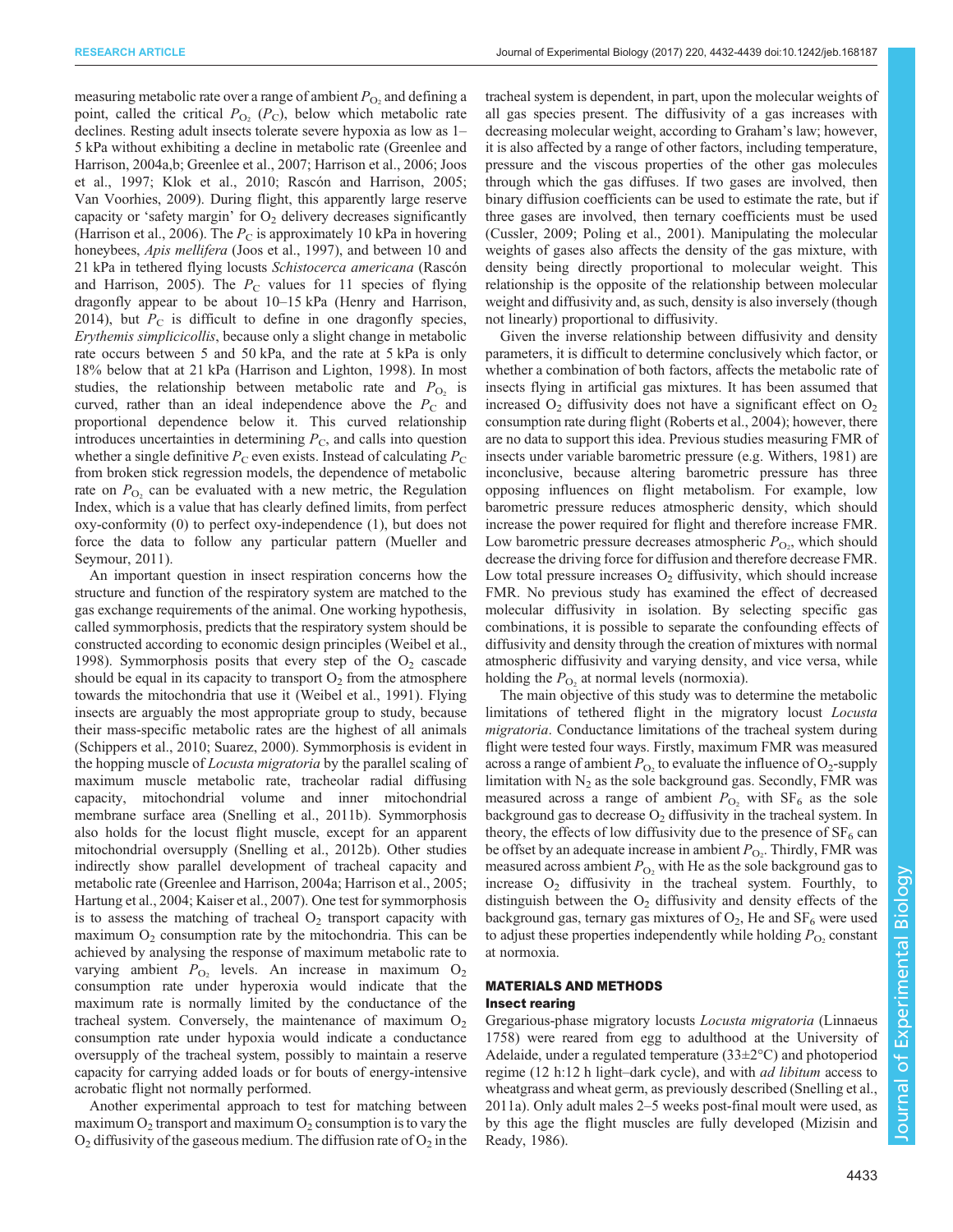## Flight respirometry

Flow-through respirometry was used to measure metabolic rate during tethered flight exercise in a constant-temperature cabinet set to 35±2°C, the upper-preferred temperature of locust flight ([Weis-](#page-7-0)[Fogh, 1967\)](#page-7-0). The respirometer consisted of a clear cylindrical acrylic flight chamber (93×100 mm, inner diameter×length) through which artificial gas mixtures were pushed at a rate of 1000 ml min−<sup>1</sup> . Gas exiting the chamber passed through a small column of desiccant (Drierite; W. A. Hammond Drierite Co. Ltd, Xenia, OH, USA) prior to entering a  $CO<sub>2</sub>$  gas analyser (LI-820; Li-COR Biosciences, Lincoln, NE, USA) and then an  $O<sub>2</sub>$  gas analyser (FC-2 Oxzilla; Sable Systems, Las Vegas, NV, USA). The analog outputs of both gas analysers were recorded with a PowerLab data acquisition system running LabChart software (ADInstruments, Bella Vista, NSW, Australia). Analyser baselines were set using a bypass around the chamber before and after flight measurements.

A tether descending from the roof of the flight chamber was used to position the locust centrally and toward the incoming stream. A small magnetic disk (3 mm diameter) was affixed to the pronotum of each locust to allow temporary, but firm, attachment to the tether head. The disk was affixed using melted depilatory wax (Klorane, Boulogne, France) and care was taken to ensure the wax was not excessively hot upon application (locusts seemed unperturbed). Once tethered within the flight chamber, individual locusts were placed in the constant-temperature cabinet for at least 10 min before each experiment to acclimate. Then, flight was initiated through rapid removal of a flexible perch beneath the locust, which elicited a tarsal flight response ([Weis-Fogh, 1956](#page-7-0)). Flight bouts typically lasted 5–10 min, including an initial washout period before the perch was removed. No more than four flights per locust per day were conducted as there was an apparent decrease in flight effort thereafter. At least 1 h recovery was given to each locust between flight bouts. After each flight, locusts were weighed to the nearest 0.01 mg on a digital balance (AE163; Mettler, Greifensee, Switzerland) and adjusted later to account for the weight of the magnetic disk and wax.

The raw recordings of  $CO<sub>2</sub>$  production were instantaneously corrected by applying an empirically derived washout constant for the chamber using previously described principles [\(Seymour et al.,](#page-7-0) [1998](#page-7-0)). Instantaneous CO<sub>2</sub> production rates (μmol s<sup>-1</sup>) were calculated as the product of incurrent flow rate and the fraction of  $CO<sub>2</sub>$  added to the excurrent air [\(Lighton, 2008\)](#page-6-0), and then converted to instantaneous metabolic rate (mW) assuming a respiratory exchange ratio of 0.86, as determined in pilot experiments, and a conversion factor of 0.54 J µmol−<sup>1</sup> ([Withers, 1992\)](#page-7-0). Finally, the mean maximum FMR for each locust was calculated by averaging the highest instantaneous metabolic rate over 30 s of flight exercise, consistent with earlier studies [\(Kirkton et al., 2005;](#page-6-0) [Snelling et al.,](#page-7-0) [2012a](#page-7-0)). Because mass-specific data do not eliminate the effect of body mass, the data are presented in mass-independent units  $(mW g<sup>-0.75</sup>)$  to standardise the values. The exponent of 0.75 comes from a previous study of locusts in which the maximum metabolic rate during tethered flight (FMR,  $\mu$ mol<sup>-1</sup> O<sub>2</sub> h<sup>-1</sup>) scales with body mass  $(M_b, g)$  according to the equation FMR=994  $M_b^{0.75}$  ([Snelling](#page-7-0) [et al., 2012a](#page-7-0)). As the mean body mass of locusts used in this study was 1.01 g, the mass-specific, mass-independent and absolute metabolic rates are all approximately equal.

## Mixing of oxygen with exotic background gases

The artificial gas mixtures that were pushed through the flight chamber were generated using a combination of mass flow controllers (10, 100, 500, 1000 and 10,000 ml min−<sup>1</sup> ; Aalborg

Instruments and Controls, Orangeburg, NY, USA), calibrated for each gas with a bubble flow meter (Gilibrator; Sensidyne, Clearwater, FL, USA), and regulated by a spreadsheet-controlled 16-bit analog output board (PowerDAQ PD2-AO and Professor DAQ software; United Electronic Industries, Watertown, MA, USA). The gases were mixed at an elevation of ∼50 m and a barometric pressure of ∼101 kPa (Adelaide, Australia) and so the oxygen percentage (% $O<sub>2</sub>$ ) is approximately numerically equivalent to the  $P_{\Omega_2}$  expressed in kPa.

Binary gas mixtures consisting of selected levels of  $O<sub>2</sub>$  balanced with  $N_2$ , He or  $SF_6$  were used to test the dependency of locust FMR on  $P_{\text{O}_2}$  in the various background gases. The chosen nominal compositions  $(\pm 1\%)$  were as follows: 5, 8, 10, 12, 15, 17, 19, 21, 32, 43% O<sub>2</sub> balanced in N<sub>2</sub>; 5, 10, 15, 21, 44% O<sub>2</sub> balanced in He; and 5, 10, 15, 21, 26, 30, 37, 44%  $O_2$  balanced in SF<sub>6</sub>. Ternary gas mixtures consisting of 21%  $O_2$  in varying levels of both He and  $SF_6$ allowed independent manipulation of the  $O<sub>2</sub>$  diffusivity and density parameters of the gas mix while holding  $P_{\text{O}_2}$  constant. Determination of the desired gas compositions required the calculation of both binary ( $D_{A,B}$ ; Eqn 1) and ternary ( $D_{A,\text{mix}}$ Eqn 2) diffusion coefficients.

The diffusivity of a binary gas mixture (i.e.  $\text{gas}_{A}$  in  $\text{gas}_{B}$ ) can be calculated, with relative accuracy, by use of a simplification of the Chapman–Enskog equation, which gives the diffusivity of the target gas (i.e.  $O_2$ ) in a two-component gas mixture ([Poling et al., 2001](#page-6-0)):

$$
D_{\rm A,B} = \frac{0.00266 \ T^{3/2}}{P \ M_{\rm A,B}^{1/2} \ \sigma_{\rm A,B}^2 \ \Omega_D}.
$$
 (1)

Here,  $D_{A,B}$  is the diffusivity of gas<sub>A</sub> in gas<sub>B</sub> (cm<sup>2</sup> s<sup>-1</sup>), T is temperature (K), P is atmospheric pressure (bar=100 kPa $\approx$ 1 atm),  $M_{A,B} = 2[(1/M_A)+(1/M_B)]^{-1}$ , where  $M_A$  and  $M_B$  are the respective molar masses (g mol<sup>-1</sup>),  $\sigma_{A,B}$  is the characteristic length  $(A=0.1 \text{ nm})$  and  $\Omega_D$  is the diffusion collision integral (dimensionless). The characteristic length (Eqn 1.1) and diffusion collision integral (Eqn 1.2) were calculated from experimental data [\(Poling et al., 2001\)](#page-6-0):

$$
\sigma_{A,B} = \frac{\sigma_A + \sigma_B}{2},
$$
(1.1)  

$$
\Omega_D = \frac{1.06036}{(T^*)^{0.15610}} + \frac{0.19300}{\exp(0.47635 T^*)} + \frac{1.03587}{\exp(1.52996 T^*)}
$$
(1.2)

$$
+\frac{1.76474}{\exp(3.89411 \ T^*)}.
$$
\n(1.2)

Here,  $T^* = kT/\varepsilon_{A,B}$ , where k is Boltzmann's constant  $(1.3805 \times 10^{-23} \text{ J K}^{-1})$  and  $\varepsilon_{A,B} = (\varepsilon_A \varepsilon_B)^{1/2}$ , where  $\varepsilon$  values were obtained from experimental data ([Poling et al., 2001](#page-6-0)).

The diffusivity of a ternary gas mixture (i.e.  $gas_A$  in  $gas_{mix}$ ) can be approximated according to the multi-component diffusivity equation, which incorporates the binary diffusion coefficients of each individual gas component (Eqn 1) and gives the diffusivity of the target gas (i.e.  $O_2$ ) in the multi-component gas mixture [\(Worth](#page-7-0) [and Piiper, 1978\)](#page-7-0):

$$
D_{A,\text{mix}} = \frac{1}{1 - F_A} \cdot \sum_{y=1}^{n} F_N \cdot D_{A,N}.
$$
 (2)

Here,  $D_{A,\text{mix}}$  is the diffusivity of gas<sub>A</sub> in the gas mixture comprising n gas species (cm<sup>2</sup> s<sup>-1</sup>),  $F_A$  is the mole fraction of gas<sub>A</sub> (the target gas),  $F_N$  is the mole fraction of gas<sub>N</sub> (one of the background gases), and  $D_{A,N}$  is the binary diffusion coefficient of gas<sub>A</sub> in gas<sub>N</sub>  $\rm (cm^2~s^{-1}).$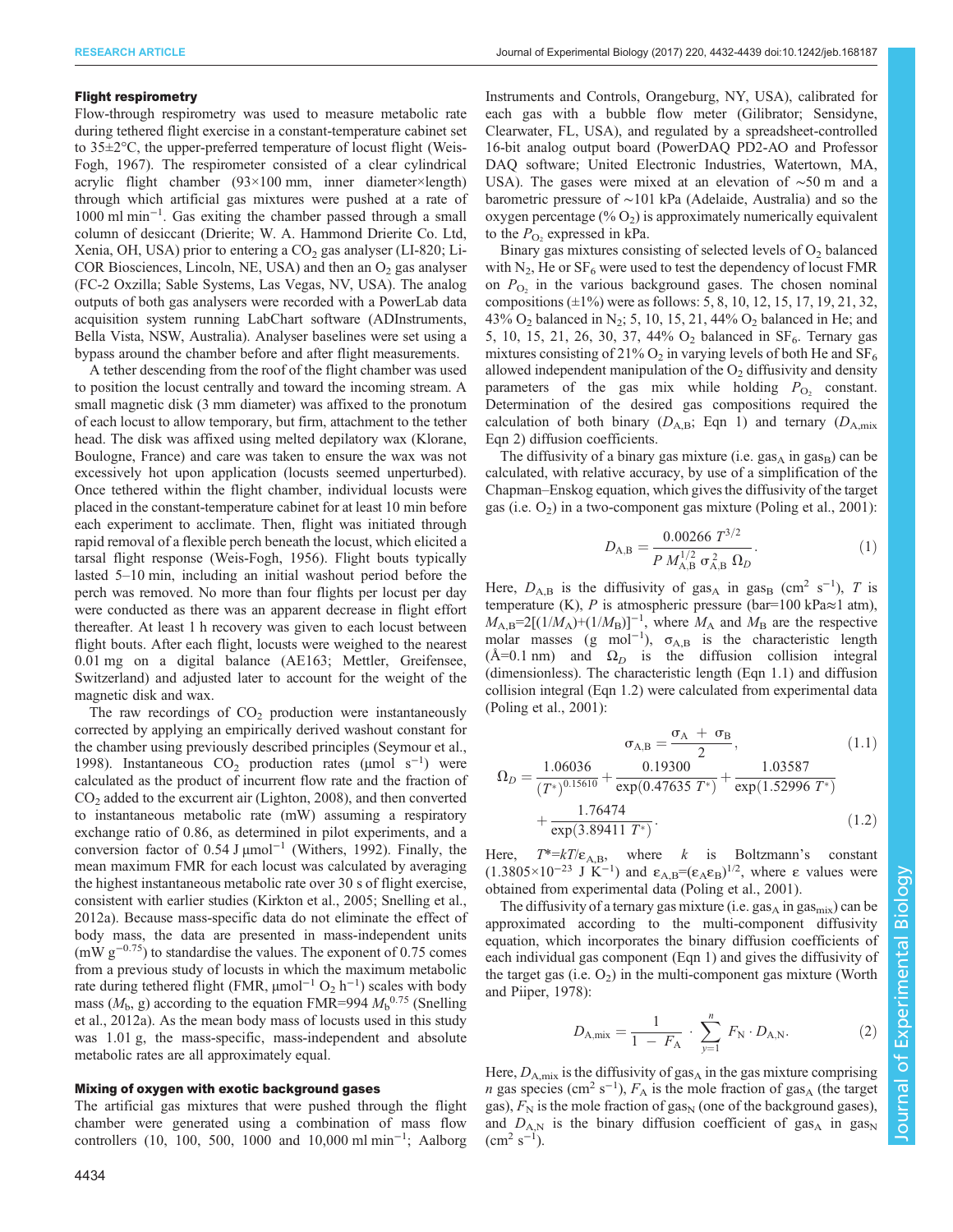| Background gas                                     | $O2$ (%) | $N_2$ (%) | He $(\%)$ | SF <sub>6</sub> (%) | $O2$ diffusivity (cm <sup>2</sup> s <sup>-1</sup> ) | Density (kg $m^{-3}$ ) |
|----------------------------------------------------|----------|-----------|-----------|---------------------|-----------------------------------------------------|------------------------|
| $N2$ (normodiffusive–normodense)                   | 21.0     | 79.0      |           |                     | 0.22                                                | 1.14                   |
| He (hyperdiffusive-hypodense)                      | 21.0     |           | 79.0      |                     | 0.80                                                | 0.39                   |
| $SF6$ (hypodiffusive-hyperdense)                   | 21.0     |           |           | 79.0                | 0.10                                                | 4.83                   |
| He-SF <sub>6</sub> mix (hyperdiffusive–normodense) | 21.0     |           | 65.6      | 13.4                | 86.0                                                | 1.14                   |
| $SF6$ -He mix (normodiffusive-hyperdense)          | 21.0     |           | 13.0      | 66.0                | 0.22                                                | 4.10                   |

<span id="page-3-0"></span>Table 1. Composition,  $O_2$  diffusivity and density of the binary and ternary gas mixtures at 35°C

Diffusivity was calculated according Eqns 1 and 2, and density was calculated according to Eqn 3.

The density of a gas mixture can be calculated by applying a modification of the Ideal gas law:

$$
\rho_{\text{mix}} = (P \bar{M}_{\text{mix}}) / (R \, T). \tag{3}
$$

Here,  $\rho_{\text{mix}}$  is the gas mixture density (kg m<sup>-3</sup>),  $\bar{M}_{\text{mix}}$  is the weighted average molar mass of the gas mixture (g mol<sup>-1</sup>) and R is the universal gas constant (0.08314 l bar K−<sup>1</sup> mol−<sup>1</sup> ). Mixtures were produced, correct to  $35^{\circ}$ C, with normal atmospheric O<sub>2</sub> diffusivity ( $\sim$ 0.22 cm<sup>2</sup> s<sup>-1</sup>) and normal atmospheric air density (∼1.14 kg m−<sup>3</sup> ), as well as mixtures of variable diffusivity and density (Table 1). The  $O_2$  component of all artificial gas mixtures was verified with the FC-2 Oxzilla  $O<sub>2</sub>$  gas analyser.

### Flight kinematics

Wingbeat frequency and wing stroke amplitude were measured in a second cohort of similarly aged adult male locusts, also at  $35\pm2^{\circ}$ C. These individuals were flown in binary gas mixtures of  $21\%$  O<sub>2</sub> balanced with either  $N_2$  or  $SF_6$  background gases, using the same respirometry apparatus, and under the same conditions, as described previously. A high-speed digital video camera (Xacti VPC-FH1; Sanyo Electric Co., Osaka, Japan) was positioned lateral to the tethered locust in the chamber, and flight bouts were recorded at 600 frames s−<sup>1</sup> . Tracking the tips of the forewing and hindwing during slow-motion playback was facilitated by bright lighting, the application of small black dots on the wing tips (marked with felt pen), and a white background behind the flight chamber.

Videos were analysed early in the flight bouts corresponding to periods of FMR measured at the same time. Mean wingbeat frequency  $(f, Hz)$  was calculated over five complete wing cycles as  $f=(600\times5)/N$ , where 600 is the frame rate (Hz), 5 is the number of complete wing cycles analysed, and  $N$  is the number of frames taken over the five complete wing cycles. Mean wing stroke amplitude of the forewing and hindwing was determined as the angle (degrees) between the upper and lower reversal points of the wings. This angle was not measured directly, but calculated from the distance between the upper and lower reversal points of the wing tips as a cosine function of wing length ([Fischer et al., 2002](#page-6-0); [Snelling et al., 2012a\)](#page-7-0). The distance between the reversal points was measured from superimposed images of the wings in these extreme positions captured from the high-speed video footage, and corrected to scale using a high-definition photograph of a 1 mm incremented ruler positioned in the same plane. Because mean wing stroke amplitude did not differ significantly between the forewings and hindwings measured in air, the angles from five dual measurements were averaged for each locust.

## **Statistics**

Significance between means, tests for normality and equal variance, and curve fitting of the data were undertaken using graphing and statistical software (Prism 5; GraphPad Software, La Jolla, CA, USA). The Regulation Index (RI) was calculated as the ratio  $A/B$ , where A is the area bounded by the regression curve of FMR below  $P<sub>O</sub>$ , of 21 kPa and a diagonal line between FMR at 21 kPa and the origin, and  $B$  is the triangular area above the diagonal line and below a horizontal line intersecting FMR at 21 kPa ([Mueller and Seymour,](#page-6-0) [2011\)](#page-6-0). Thus, RI varies between 0 representing no regulation (i.e. linear dependence of FMR on  $P_{O_2}$  below 21 kPa), and 1 representing perfect regulation (i.e. ideal independence of FMR down to  $P_{\text{O}_2}$  of 0 kPa).

## RESULTS

The mean body mass  $(M<sub>b</sub>)$  of the 42 locusts used for flights in the binary gas mixtures of variable  $P_{\text{O}_2}$  balanced with either N<sub>2</sub> or SF<sub>6</sub> was 1.01±0.08 g (mean±95% confidence interval, CI). For comparison with other studies, the mean mass-specific FMR measured in normal air at normoxia  $(P<sub>O2</sub>=21$  kPa) from 12 locusts  $(M_b=1.08 \text{ g})$  was 1009±138 µmol O<sub>2</sub> g<sup>-1</sup> h<sup>-1</sup> and 847±131 µmol CO<sub>2</sub> g<sup>-1</sup> h<sup>-1</sup>, giving a respiratory exchange ratio of 0.84 $\pm$ 0.03.

The mean mass-independent FMR measured over a range of  $P_{\text{O}_2}$  revealed curves that plateaued above normoxia in both  $N_2$  and  $SF<sub>6</sub>$  as the sole background gas (Fig. 1). With N<sub>2</sub> as the sole background gas, FMR did not increase significantly above 21 kPa, but dropped precipitously below it, decreasing 25% from 132 to 99 mW  $g^{-0.75}$  between  $P_{\Omega}$ , of 21 and 15 kPa. Regressions involving sigmoid curves fitted the data better than one-phase associations and allowed the dependence of FMR on  $P_{\text{O}_2}$  to be evaluated with the RI. The RI value was 0.19 with  $N_2$  as the sole background gas and 0.18 with  $SF<sub>6</sub>$  as the sole background gas, both of which indicate very low regulatory ability.

The general trend showed that FMR tended to be lower in  $SF<sub>6</sub>$ than in  $N_2$  background gases at  $P_{O_2}$  levels above approximately 10 kPa (Fig. 1). At 21 kPa, FMR was 24% lower in  $SF_6$ 



background gas  $(R<sup>2</sup>=0.97)$ .

4435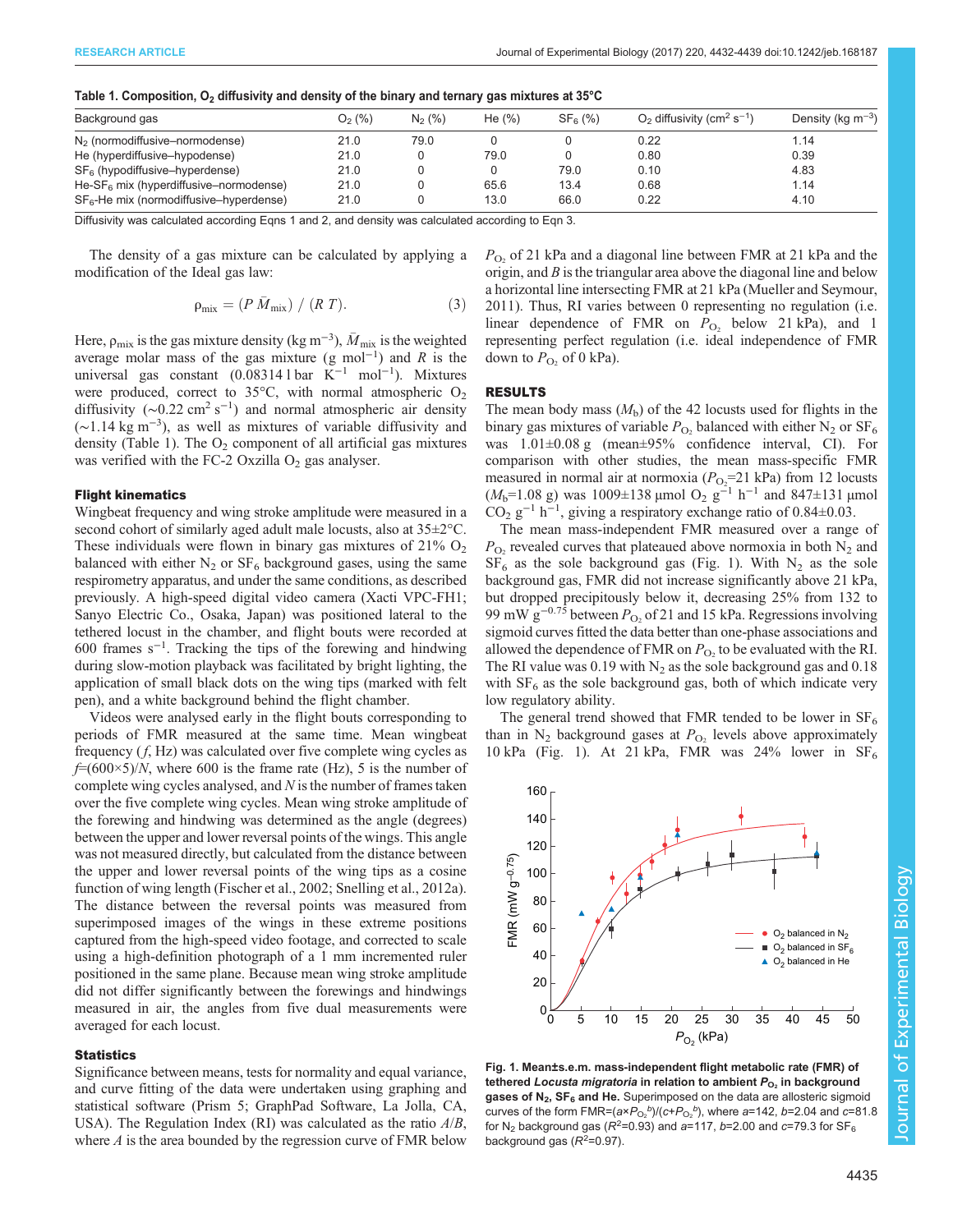| Background gas                            |                       |    |                          |                          |                          |  |
|-------------------------------------------|-----------------------|----|--------------------------|--------------------------|--------------------------|--|
|                                           | FMR (mW $q^{-0.75}$ ) |    | SF <sub>6</sub>          | $He-SF6 mix$             | $SF6$ -He mix            |  |
| $N2$ (normodiffusive–normodense)          | 132±19                |    | 0.023                    | 0.093                    | 0.034                    |  |
| $SF6$ (hypodiffusive–hyperdense)          | 100±11                | 18 | $\overline{\phantom{m}}$ | 0.999                    | 0.974                    |  |
| He-SF $6$ mix (hyperdiffusive–normodense) | $100+23$              |    | $\qquad \qquad -$        | -                        | 0.979                    |  |
| $SF6$ -He mix (normodiffusive-hyperdense) | $95 + 17$             |    | $\overline{\phantom{0}}$ | $\overline{\phantom{0}}$ | $\overline{\phantom{0}}$ |  |

<span id="page-4-0"></span>Table 2. Mean±95% confidence interval (CI) mass-independent flight metabolic rate (FMR) of tethered *Locusta migratoria* in normoxia (P<sub>O2</sub>=21 kPa)<br>and selected background gases and gas mixtures and selected background gases and gas mixtures

Ordinary one-way ANOVA was performed  $(F_{3,42}=3.99, P=0.014)$  and the results of the Tukey's post hoc tests for comparison of FMR between treatments are given as adjusted P-values. Locusts did not fly consistently in normoxia with He as the sole background gas and so we did not perform ANOVA on this limited dataset (FMR=129±14 mW g<sup>−</sup>0.75, N=2).

(100 mW g<sup>-0.75</sup>,  $N=18$ ) than in N<sub>2</sub> (132 mW g<sup>-0.75</sup>,  $N=12$ ) (t-test, two-tailed, unpaired:  $t_{1,28}$ =3.03, P=0.0052). Only eight successful flight bouts were obtained with He as the sole background gas because, for some reason, the locusts were reluctant to fly. Mean FMR data from three insects flown in five treatments of varying  $P_{\text{O}_2}$  with He as the background gas are superimposed in [Fig. 1.](#page-3-0) Although not statistically adequate, these points suggest that the He background did not enhance FMR, except possibly at 5 kPa.

Comparisons of FMR measured in normoxia  $(P_{O_2}=21 \text{ kPa})$  and balanced in four different background gases, or gas mixtures, are shown in Table 2. FMR with  $N_2$  as the sole background gas was significantly higher than that with  $SF<sub>6</sub>$  as the sole background gas (ANOVA:  $F_{3,42}$ =3.99, P=0.014; Tukey's post hoc test: P<0.05). FMR with  $N_2$  was also significantly higher than that with the SF<sub>6</sub>-He background mixture  $(P<0.05)$ , but it was not significantly different from that of flights in the He-SF $_6$  background mixture (P>0.05; Table 2).

There were marked differences in the measured kinematics of locusts flying in normoxia with  $N_2$  as the sole background gas compared with  $SF_6$  as the sole background gas (Table 3). In  $SF_6$ , wingbeat frequency decreased by 15% and wing stroke amplitude by 12% (*t*-tests, two-tailed, unpaired:  $P<0.01$ ).

# **DISCUSSION**

# Maximum metabolic rate during tethered flight

The aim of this study was to determine how the gaseous environment affects  $O_2$  delivery to the flight muscles of locusts under conditions of maximum  $O_2$  demand. To achieve this aim, it was first necessary to establish that flight efforts were maximal. Tethering is thought to underestimate the FMR of free flight, because it removes the requirement of insects to support their own body weight, alters flight kinematics and interrupts sensory feedback loops ([Dudley and Ellington, 1990](#page-6-0)). Past comparisons of the flight mechanics of locusts undertaking tethered flight versus free flight suggested significant tethering effects, including lower wingbeat frequencies ([Baker et al., 1981](#page-6-0); [Gewecke, 1975; Gewecke](#page-6-0) [and Kutsch, 1979](#page-6-0)) and measured lift that was less than body mass [\(Gee and Robertson, 1998; Kutsch and Gewecke, 1979](#page-6-0); [Rascón and](#page-6-0) [Harrison, 2005](#page-6-0); [Robertson and Johnson, 1993; Wolf, 1993\)](#page-7-0). Furthermore, the FMR of hovering species of insect (bees and moths) is approximately 3-fold higher than that of tethered locusts [\(Snelling et al., 2012a\)](#page-7-0).

Despite the possibility of significant tethering effects, the results of our study indicate that FMR during tethered flight of locusts was indeed maximal, at least during the initial period of intense exercise. If the locusts had the potential to increase FMR further for free flight, then we would expect that the tethered individuals would maintain the same FMR in mild hypoxia as in normoxia. However, FMR began to decrease immediately as  $P_{\text{O}_2}$  was reduced ([Fig. 1\)](#page-3-0). Several lines of recent evidence support this conclusion for locusts [\(Snelling et al., 2012a\)](#page-7-0). Firstly, locusts tethered to a vertical force transducer with air flowing over them at velocities comparable to those of forward flight (ca. 4 to 5 m s<sup>-1</sup>) can create average lift that is equivalent to body mass ( previous work on locusts in stagnant air may have prevented the lift generated by aerofoils in forward flight). Secondly, during these periods of peak lift, wingbeat frequencies and wing stroke amplitudes are similar to those in free flight. Thirdly, locust FMR does not increase with the addition of weights to the wings. And lastly, the approximately 3-fold higher FMR of hovering bees and moths compared with tethered locusts can be largely accounted for by the ∼4-fold greater mitochondrial investment in the flight muscles of the hovering insects compared with those of the locusts ([Snelling](#page-7-0) [et al., 2012a\)](#page-7-0).

# Symmorphosis: matching tracheal system conductance to peak O<sub>2</sub> demand

FMR during tethered flight in the locusts measured under a range of  $P_{\text{O}_2}$  with N<sub>2</sub> as the sole background gas shows a pattern of independence above 21 kPa and steeply declining rates below it [\(Fig. 1](#page-3-0)). The steepness of the decline suggests a  $P<sub>C</sub>$  near normal atmospheric levels, and the low RI value of 0.19 reveals high dependence of FMR under hypoxia. These results indicate that the conductance of the tracheal system is matched to peak  $O<sub>2</sub>$  demand under normal atmospheric conditions, neither being limited by convection or diffusion nor having excess supply. Such results are expected according to the economical design hypothesis of symmorphosis.

The pattern of  $O<sub>2</sub>$  dependence of FMR in our locusts is similar to that in the American locust S. americana, but quite different from that of hovering bees and dragonflies [\(Fig. 2](#page-5-0)). The locusts have very low RI values and show immediate oxy-conforming metabolism, while the bees and dragonflies have moderate to high RI values that indicate a considerable reserve capacity or 'safety margin'. The

Table 3. Mean±95% CI wingbeat frequency and wing stroke amplitude of tethered *L. migratoria* in normoxia (P<sub>O2</sub>=21 kPa) and selected background<br>Gases gases

| Background gas                                                       | Frequency (Hz)       |        | Amplitude (deg) |        |
|----------------------------------------------------------------------|----------------------|--------|-----------------|--------|
| $N2$ (normodiffusive–normodense)<br>$SF6$ (hypodiffusive-hyperdense) | 24.6±1.5<br>21.0±1.3 | 0.0030 | 100±5<br>88±4   | 0.0035 |

The results of unpaired two-tailed t-tests for both frequency  $(t_{1,17}=3.45)$  and amplitude  $(t_{1,14}=3.50)$  are given as P-values.

Journal of Experimental Biologyournal of Experimental Biology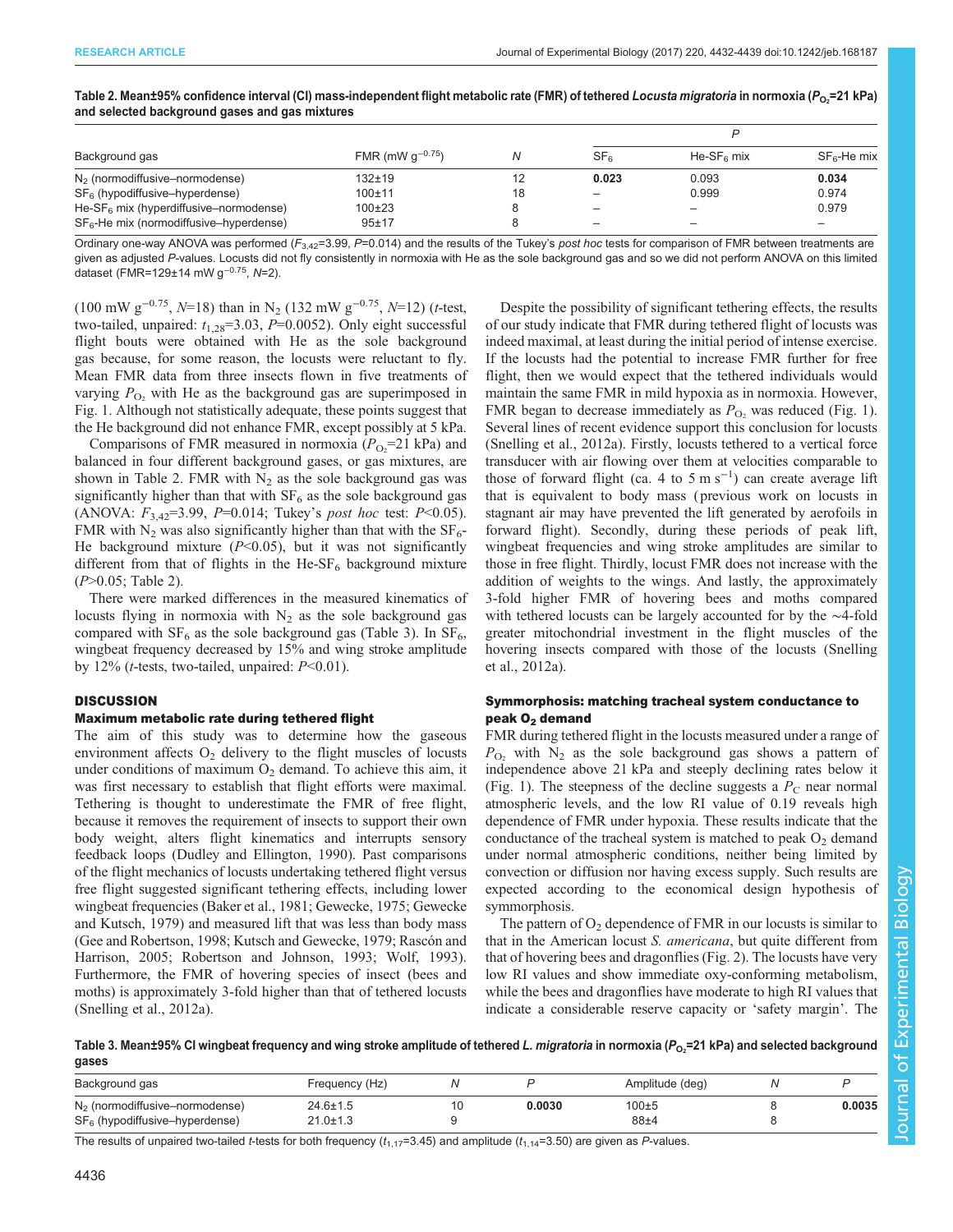<span id="page-5-0"></span>

Fig. 2. Flight metabolic rate in relation to ambient  $P_{\text{O}_2}$  during tethered flight in locusts (Schistocerca americana and Locusta migratoria), hovering in honeybees (Apis mellifera) and hovering in dragonflies (species including Erythemis simplicicollis). Data were sourced from this study and previous work [\(Harrison and Lighton, 1998](#page-6-0); [Henry and Harrison,](#page-6-0) [2014; Joos et al., 1997](#page-6-0); Rascó[n and Harrison, 2005](#page-6-0)). Points were digitised from figures or tables in the literature and normalised as a percentage of the value calculated by regression at  $P_{\rm O_2}$ =21 kPa. Sigmoid curves were fitted to all data except for E. simplicicollis (Michaelis–Menten), resulting in the best fits  $(R<sup>2</sup>=0.93-0.99)$ . The Regulation Index (RI) was calculated for each group (see Materials and methods) and the value is indicated in the figure. The RI is on a scale from 0 to 1 (i.e. no regulation to perfect regulation).

results may be related to the fact that locusts do not carry significant extra weight during flight, while the predatory dragonflies and foraging bees commonly do [\(Marden, 2000\)](#page-6-0).

## Effects of exotic background gases

FMR was 24% lower during normoxic flights with  $O_2$ -SF<sub>6</sub> compared with  $O_2$ -N<sub>2</sub> ([Fig. 1](#page-3-0)). The reduction does not appear to be related strictly to the lower  $O_2$  diffusivity in the dense  $SF_6$ , because hyperoxia in  $SF_6$  did not result in higher FMR. Hyperoxia not only increases the  $P_{\text{O}_2}$  differential but also decreases the  $SF_6$ concentration, decreasing the density of the mixture and increasing  $O_2$  diffusivity, all of which would augment the rate of  $O_2$  diffusion. Instead of increasing, however, FMR in all  $O<sub>2</sub>-SF<sub>6</sub>$  treatments appeared lower than in  $O_2-N_2$  treatments. The curves fitted to the data are similar in shape, with virtually identical RI values of 0.18 and 0.19, respectively. The few successful runs with the hyperdiffusive–hypodense  $O<sub>2</sub>$ -He mixtures were largely coincident with those for  $O_2$ -N<sub>2</sub> [\(Fig. 1\)](#page-3-0), tentatively suggesting that increased O2 diffusivity does not augment FMR above the maximum measured in air.

In an attempt to separate the effects of  $O<sub>2</sub>$  diffusivity and density on FMR, and to determine why there is a significant difference between normoxic flights with  $SF<sub>6</sub>$  as the sole background gas compared with  $N_2$  as the sole background gas, we created normoxic hyperdiffusive–normodense and normoxic normodiffusive– hyperdense ternary gas mixtures with  $O_2$ , He and  $SF_6$ . Our results indicate that gas mixture density has a greater impact on FMR than  $O<sub>2</sub>$  diffusivity ([Table 2](#page-4-0)). FMR in  $SF<sub>6</sub>$  (hypodiffusive-hyperdense) and in  $SF_6$ -He (normodiffusive–hyperdense) was significantly lower than that in  $N_2$  (normodiffusive–normodense). There was no significant difference between FMR in He-SF $_6$  (hyperdiffusive– normodense) background gases compared with that in  $N_2$ , and, rather than augmenting FMR, the He-SF $<sub>6</sub>$  data were nearly</sub> significantly lower ( $P=0.093$ ). We conclude that  $O_2$  diffusivity

has very little effect on tracheal conductance in flying locust. These experiments may be improved upon, because the calculation of the diffusivity of ternary gas mixtures (Eqn 2) is not always confirmed by direct measurement, and may be better calculated as the summation of concentration-weighted reciprocal binary diffusion coefficients ([Fairbanks and Wilke, 1950; Piiper and Worth, 1980](#page-6-0); [Worth and Piiper, 1978](#page-7-0)).

Our conclusion that diffusivity is having a negligible effect on the locusts during normoxic flight is consistent with gas mixing experiments on dogs which show that molecular diffusivity plays only a minor role under conditions of high ventilation [\(Klocke et al.,](#page-6-0) [1990\)](#page-6-0). Another factor to consider is the effect of high-frequency vibrations during flight on the overall effective diffusivity of the system. Vibrations occurring in the tracheal system during locust flight could produce 'facilitated diffusion' whereby high-frequency, small-volume, non-directional oscillations enhance gas diffusivity, as has been shown in the lungs of dogs [\(Bohn et al., 1980\)](#page-6-0). The high ventilation rates and thoracic vibrations of locusts during flight apparently overwhelm any limitations in molecular diffusivity of  $O_2$ .

# Flight kinematics

The effect of dense background gases on FMR is probably related to changes in flight kinematics affecting the work rate of the flight muscles. Locust flight in normoxia revealed significantly decreased wingbeat frequency and wing stroke amplitude in  $SF<sub>6</sub>$  compared with  $N_2$  background gases [\(Table 3](#page-4-0)). The mean wingbeat frequency of locusts flown in normal air is 24.6±1.5 Hz. This is comparable to 23.7 Hz recorded in a similar study using tethered locusts ([Snelling](#page-7-0) [et al., 2012a\)](#page-7-0) and 22.9 Hz recorded from locusts in free flight ([Baker](#page-6-0) [et al., 1981](#page-6-0)). By comparison, the wingbeat frequency in  $SF_6$  is 21.0±1.3 Hz. The mean wing stroke amplitude of the forewings and hindwings in normal air is  $100\pm 5$  deg. Once again, this compares well with previous estimates of 105 deg for forewings and 96 deg for hindwings in the same species during tethered flight in normal air [\(Snelling et al., 2012a](#page-7-0)). In contrast, mean wing stroke amplitude is  $88\pm4$  deg in SF<sub>6</sub>.

Changing the density of the flight medium consequently alters flight kinematics. Decreasing density appears to increase the level of mechanical work required of the wings to produce enough lift to offset body mass and maintain flight, while increasing density appears to have the opposite effect [\(Chai and Dudley, 1999; Dudley,](#page-6-0) [1998\)](#page-6-0). These changes in mechanical work often exhibit as respective changes in wingbeat frequency and/or wing stroke amplitude. For instance, low density flight experiments (e.g. heliox,  $21\%$  O<sub>2</sub> and 79% He) show increases in metabolic rate and wing stroke amplitude in both carpenter bees ([Roberts et al., 2004](#page-7-0)) and hummingbirds ([Chai and Dudley, 1996](#page-6-0), [1999](#page-6-0)). In contrast, insects flown in high density atmospheres (e.g. high barometric pressures) can produce the same amount of lift as they would in normodense air by changing a range of wing mechanics, including angle of attack, wingbeat frequency and wing stroke amplitude [\(Withers,](#page-7-0) [1981\)](#page-7-0). For example, wingbeat frequency of *Drosophila* decreases with experimental increases in barometric pressure [\(Chadwick and](#page-6-0) [Williams, 1949](#page-6-0)), and the  $O<sub>2</sub>$  consumption rate of honeybees decreases linearly with increasing barometric pressure [\(Withers,](#page-7-0) [1981\)](#page-7-0). Certainly, it would seem that the 24% decrease in locust FMR measured here in  $SF_6$  relative to that in normal air must be related to the 15% decrease in wingbeat frequency ([Ellington, 1985](#page-6-0); [Pennycuick and Rezende, 1984\)](#page-6-0) and the 12% decrease in wing stroke amplitude.

Changing the density of the flight medium also affects the mechanical work of ventilation, with ventilation becoming easier at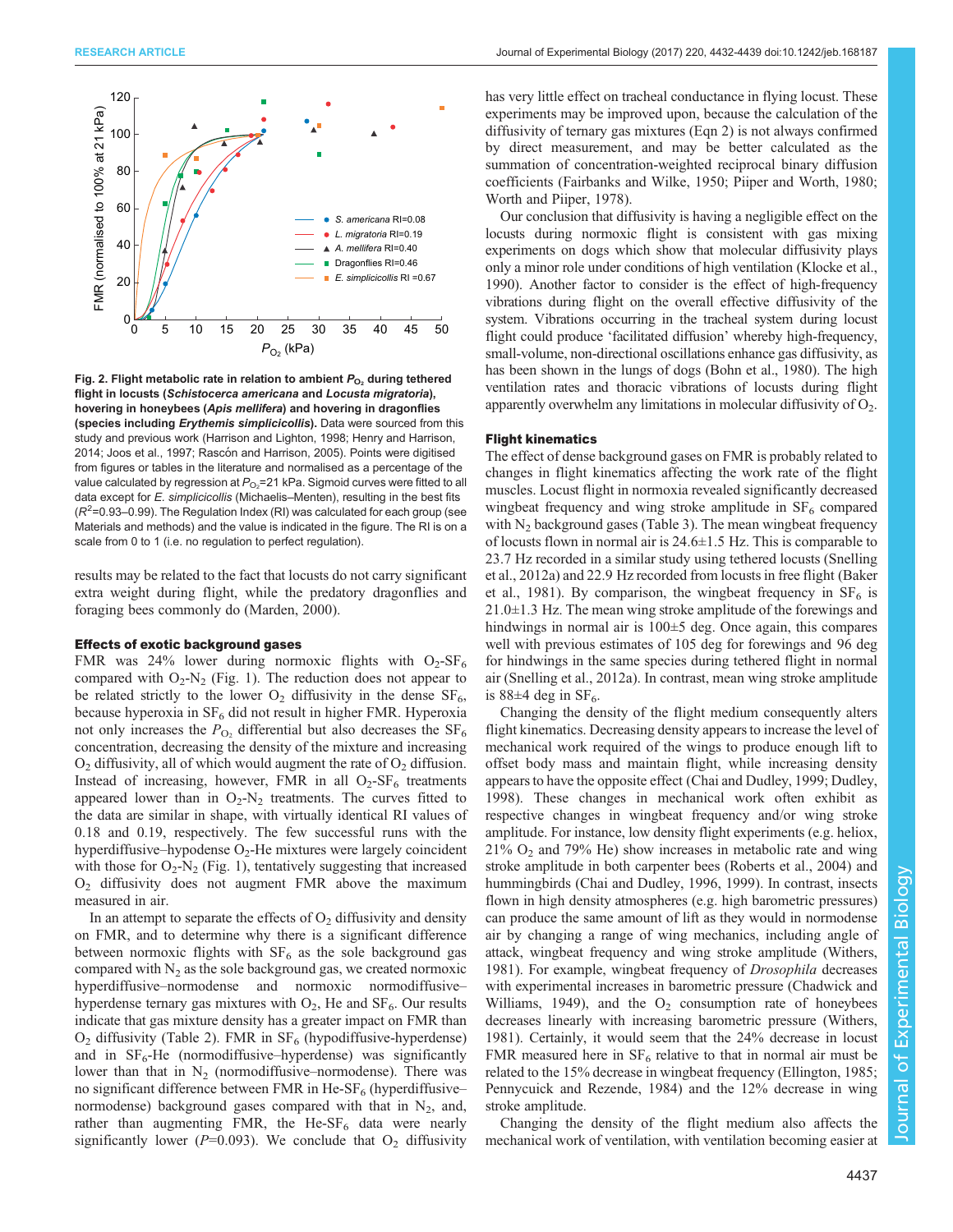<span id="page-6-0"></span>lower densities, and more difficult at higher densities (Dudley, 2000). The decrease in flight performance in  $SF<sub>6</sub>$  could be related to a decrease in active ventilation, autoventilation and facilitated diffusion, consequently impairing  $O<sub>2</sub>$  transport through the tracheal system. Thus, the effects of density can be multiple and complex. The effect on ventilation could be explored further by creating variable  $P_{\text{O}_2}$  in ternary gas mixtures of different densities.

## **Conclusions**

The flight muscles of the locust are supplied by the diffusion and convection of  $O_2$  along the tracheal system. At maximum FMR,  $O_2$ delivery does not appear to be limited at normal atmospheric  $P_{\text{O}_2}$ , but it does become limited at slightly hypoxic  $P_{\text{O}_2}$ , consonant with the data from the American locust S. americana. This suggests that the conductance of the tracheal system is matched to maximum functional requirements, in line with the hypothesis of symmorphosis. Locusts therefore have little reserve capacity to deliver  $O_2$ , compared with bees and dragonflies, which is possibly related to their modest ability to carry additional loads. Exposure to normoxia in background gas mixtures involving different  $O_2$ diffusivities and densities reveals that  $O<sub>2</sub>$  supply to the flight muscles is primarily by convection rather than diffusion.

#### Acknowledgements

The authors thank Jon Harrison of Arizona State University who provided valuable suggestions on an earlier draft of this manuscript.

#### Competing interests

The authors declare no competing or financial interests.

#### Author contributions

Conceptualization: E.P.S., R.D., R.S.S.; Methodology: E.P.S., R.D., R.S.S.; Validation: R.D.; Formal analysis: R.D., K.K.J., R.S.S.; Investigation: R.D., K.K.J., E.P.F.; Resources: R.S.S.; Data curation: R.D., K.K.J., R.S.S.; Writing - original draft: R.D., R.S.S.; Writing - review & editing: E.P.S., K.K.J., E.P.F., R.S.S.; Supervision: E.P.S., R.S.S.; Project administration: E.P.S., R.S.S.

#### Funding

E.P.S. holds a South African Claude Leon Foundation Postdoctoral Fellowship. Summer research scholarships were provided generously by the University of Adelaide.

#### Data availability

Data are available at ResearchGate ([www.researchgate.net/profile/Edward\\_Snelling\)](http://www.researchgate.net/profile/Edward_Snelling).

#### References

- Baker, P. S., Gewecke, M. and Cooter, R. J. (1981). The natural flight of the migratory locust, Locusta migratoria L. III: wing-beat frequency, flight speed and attitude. J. Comp. Physiol. 141, 233-237.
- Bohn, D. J., Miyasaka, K., Marchak, B. E., Thompson, W. K., Froese, A. B. and Bryan, A. C. (1980). Ventilation by high-frequency oscillation. J. Appl. Physiol. 48, 710-716.
- Chadwick, L. E. and Williams, C. M. [\(1949\). The effects of atmospheric pressure](http://dx.doi.org/10.2307/1538291) [and composition on the flight of](http://dx.doi.org/10.2307/1538291) Drosophila. Biol. Bull. 97, 115-137.
- Chai, P. and Dudley, R. (1996). Limits to flight energetics of hummingbirds hovering in hypodense and hypoxic gas mixtures. J. Exp. Biol. 199, 2285-2295.
- Chai, P. and Dudley, R. (1999). Maximum flight performance of hummingbirds: capacities, constraints, and trade-offs. Am. Nat. 153, 398-411.
- Cussler, E. L. (2009). Diffusion: Mass Transfer in Fluid Systems, 3rd edn, Part 2, pp. 115-234. Cambridge, UK: Cambridge University Press.
- Dudley, R. (1998). Atmospheric oxygen, giant Paleozoic insects and the evolution of aerial locomotor performance. J. Exp. Biol. 201, 1043-1050.
- Dudley, R. (2000). The Biomechanics of Insect Flight: Form, Function, Evolution. Princeton, NJ, USA: Princeton University Press.
- Dudley, R. and Ellington, C. P. (1990). Mechanics of forward flight in bumblebees I: kinematics and morphology. J. Exp. Biol. 148, 19-52.
- Ellington, C. P. (1985). Power and efficiency of insect flight muscle. J. Exp. Biol. 115, 293-304.
- Fairbanks, D. F. and Wilke, C. R. [\(1950\). Diffusion coefficients in multicomponent](http://dx.doi.org/10.1021/ie50483a022) gas mixtures. [Ind. Eng. Chem.](http://dx.doi.org/10.1021/ie50483a022) 42, 471-475.
- Fischer, H., Wolf, H. and Büschges, A. (2002). The locust tegula: kinematic parameters and activity pattern during the wing stroke. J. Exp. Biol. 205, 1531-1545.
- [Gee, C. E. and Meldrum Robertson, R.](http://dx.doi.org/10.1007/s001140050477) (1998). Free-flight ability in locusts [recovering from partial deafferentation.](http://dx.doi.org/10.1007/s001140050477) Naturwissenschaften 85, 167-170.
- Gewecke, M. [\(1975\). The influence of the air-current sense organs on the flight](http://dx.doi.org/10.1007/BF01380046) behaviour of [Locusta migratoria](http://dx.doi.org/10.1007/BF01380046). J. Comp. Physiol. 103, 79-95.
- Gewecke, M. and Kutsch, W. [\(1979\). Development of flight behaviour in maturing](http://dx.doi.org/10.1016/0022-1910(79)90051-9) adults of Locusta migratoria [I: flight performance and wing-stroke parameters.](http://dx.doi.org/10.1016/0022-1910(79)90051-9) [J. Insect Physiol.](http://dx.doi.org/10.1016/0022-1910(79)90051-9) 25, 249-253.
- Greenlee, K. J. and Harrison, J. F. [\(2004a\). Development of respiratory function in](http://dx.doi.org/10.1242/jeb.00767) the American locust [Schistocerca americana](http://dx.doi.org/10.1242/jeb.00767) I: across-instar effects. J. Exp. Biol. 207[, 497-508.](http://dx.doi.org/10.1242/jeb.00767)
- Greenlee, K. J. and Harrison, J. F. [\(2004b\). Development of respiratory function in](http://dx.doi.org/10.1242/jeb.00766) the American locust [Schistocerca americana](http://dx.doi.org/10.1242/jeb.00766) II: within-instar effects. J. Exp. Biol. 207[, 509-517.](http://dx.doi.org/10.1242/jeb.00766)
- [Greenlee, K. J., Nebeker, C. and Harrison, J. F.](http://dx.doi.org/10.1242/jeb.001982) (2007). Body size-independent [safety margins for gas exchange across grasshopper species.](http://dx.doi.org/10.1242/jeb.001982) J. Exp. Biol. 210, [1288-1296.](http://dx.doi.org/10.1242/jeb.001982)
- Harrison, J. F. and Lighton, J. R. B. (1998). Oxygen-sensitive flight metabolism in the dragonfly Erythemis simplicicollis. J. Exp. Biol. 201, 1739-1744.
- [Harrison, J. F., Lafreniere, J. J. and Greenlee, K. J.](http://dx.doi.org/10.1016/j.cbpb.2005.05.055) (2005). Ontogeny of tracheal [dimensions and gas exchange capacities in the grasshopper,](http://dx.doi.org/10.1016/j.cbpb.2005.05.055) Schistocerca americana. [Comp. Biochem. Physiol. A Mol. Integr. Physiol.](http://dx.doi.org/10.1016/j.cbpb.2005.05.055) 141, 372-380.
- Harrison, J. F., Frazier, M. R., Henry, J. R., Kaiser, A., Klok, C. J. and Rascón, B. [\(2006\). Responses of terrestrial insects to hypoxia or hyperoxia.](http://dx.doi.org/10.1016/j.resp.2006.02.008) Respir. Physiol. [Neurobiol.](http://dx.doi.org/10.1016/j.resp.2006.02.008) 154, 4-17.
- [Harrison, J. F., Waters, J. S., Cease, A. J., VandenBrooks, J. M., Callier, V., Klok,](http://dx.doi.org/10.1152/physiol.00043.2012) [C. J., Shaffer, K. and Socha, J. J.](http://dx.doi.org/10.1152/physiol.00043.2012) (2013). How locusts breathe. Physiology 28, [18-27.](http://dx.doi.org/10.1152/physiol.00043.2012)
- [Hartung, D. K., Kirkton, S. D. and Harrison, J. F.](http://dx.doi.org/10.1002/jmor.10281) (2004). Ontogeny of tracheal [system structure: a light and electron-microscopy study of the metathoracic femur](http://dx.doi.org/10.1002/jmor.10281) of the American locust, [Schistocerca americana](http://dx.doi.org/10.1002/jmor.10281). J. Morphol. 262, 800-812.
- Henry, J. R. and Harrison, J. F. [\(2014\). Effects of body size on the oxygen](http://dx.doi.org/10.1242/jeb.095828) [sensitivity of dragonfly flight.](http://dx.doi.org/10.1242/jeb.095828) J. Exp. Biol. 217, 3447-3456.
- [Joos, B., Lighton, J. R. B., Harrison, J. F., Suarez, R. K. and Roberts, S. P.](http://dx.doi.org/10.1086/639570) [\(1997\). Effects of ambient oxygen tension on flight performance, metabolism, and](http://dx.doi.org/10.1086/639570) [water loss of the honeybee.](http://dx.doi.org/10.1086/639570) Physiol. Zool. 70, 167-174.
- [Kaiser, A., Klok, C. J., Socha, J. J., Lee, W.-K., Quinlan, M. C. and Harrison, J. F.](http://dx.doi.org/10.1073/pnas.0611544104) [\(2007\). Increase in tracheal investment with beetle size supports hypothesis of](http://dx.doi.org/10.1073/pnas.0611544104) [oxygen limitation on insect gigantism.](http://dx.doi.org/10.1073/pnas.0611544104) Proc. Natl. Acad. Sci. USA 104, [13198-13203.](http://dx.doi.org/10.1073/pnas.0611544104)
- [Kirkton, S. D., Niska, J. A. and Harrison, J. F.](http://dx.doi.org/10.1242/jeb.01747) (2005). Ontogenetic effects on [aerobic and anaerobic metabolism during jumping in the American locust,](http://dx.doi.org/10.1242/jeb.01747) [Schistocerca americana](http://dx.doi.org/10.1242/jeb.01747). J. Exp. Biol. 208, 3003-3012.
- [Klocke, R. A., Saltzman, A. R., Grant, B. J. B., Aquilina, A. T. and Zhang, S.](http://dx.doi.org/10.1164/ajrccm/142.4.802) [\(1990\). Role of molecular diffusion in conventional and high frequency ventilation.](http://dx.doi.org/10.1164/ajrccm/142.4.802) [Am. Rev. Respir. Dis.](http://dx.doi.org/10.1164/ajrccm/142.4.802) 142, 802-806.
- [Klok, C. J., Kaiser, A., Lighton, J. R. B. and Harrison, J. F.](http://dx.doi.org/10.1016/j.jinsphys.2009.08.004) (2010). Critical oxygen [partial pressures and maximal tracheal conductances for](http://dx.doi.org/10.1016/j.jinsphys.2009.08.004) Drosophila melanogaster [reared for multiple generations in hypoxia or hyperoxia.](http://dx.doi.org/10.1016/j.jinsphys.2009.08.004) J. Insect Physiol. 56[, 461-469.](http://dx.doi.org/10.1016/j.jinsphys.2009.08.004)
- Komai, Y. (1998). Augmented respiration in a flying insect. J. Exp. Biol. 201, 2359-2366.
- Komai, Y. (2001). Direct measurement of oxygen partial pressure in a flying bumblebee. J. Exp. Biol. 204, 2999-3007.
- Kutsch, W. and Gewecke, M. [\(1979\). Development of flight behaviour in maturing](http://dx.doi.org/10.1016/0022-1910(79)90016-7) adults of Locusta migratoria [II: aerodynamic parameters.](http://dx.doi.org/10.1016/0022-1910(79)90016-7) J. Insect Physiol. 25, [299-304.](http://dx.doi.org/10.1016/0022-1910(79)90016-7)
- Lighton, J. R. B. (2008). Measuring Metabolic Rates: A Manual for Scientists. Oxford, UK: Oxford University Press.
- Marden, J. H. [\(2000\). Variability in the size, composition, and function of insect flight](http://dx.doi.org/10.1146/annurev.physiol.62.1.157) muscles. [Annu. Rev. Physiol.](http://dx.doi.org/10.1146/annurev.physiol.62.1.157) 62, 157-178.
- Miller, P. L. (1960). Respiration in the desert locust III: ventilation and the spiracles during flight. J. Exp. Biol. 37, 264-278.
- Mizisin, A. P. and Ready, N. E. [\(1986\). Growth and development of flight muscle in](http://dx.doi.org/10.1002/jez.1402370108) the locust ([Schistocerca nitens](http://dx.doi.org/10.1002/jez.1402370108), Thünberg). J. Exp. Zool. 237, 45-55.
- Mueller, C. A. and Seymour, R. S. [\(2011\). The Regulation Index: a new method for](http://dx.doi.org/10.1086/661953) [assessing the relationship between oxygen consumption and environmental](http://dx.doi.org/10.1086/661953) oxygen. [Physiol. Biochem. Zool.](http://dx.doi.org/10.1086/661953) 84, 522-532.

Pennycuick, C. J. and Rezende, M. A. (1984). The specific power output of aerobic muscle, related to the power density of mitochondria. J. Exp. Biol. 108, 377-392.

- Piiper, J. and Worth, H. [\(1980\). Value and limits of Graham](http://dx.doi.org/10.1016/0034-5687(80)90073-0)'s law for prediction of [diffusivities of gases in gas mixtures.](http://dx.doi.org/10.1016/0034-5687(80)90073-0) Respir.Physiol. 41, 233-240.
- Poling, B. E., Prausnitz, J. M. and O'Connell, J. P. (2001). The Properties of Gases and Liquids, 5th edn, Ch 11, pp. 11.1-11.55. New York City, NY, USA: McGraw-Hill.
- Rascón, B. and Harrison, J. F. [\(2005\). Oxygen partial pressure effects on](http://dx.doi.org/10.1016/j.jinsphys.2005.06.008) [metabolic rate and behavior of tethered flying locusts.](http://dx.doi.org/10.1016/j.jinsphys.2005.06.008) J. Insect Physiol. 51, [1193-1199.](http://dx.doi.org/10.1016/j.jinsphys.2005.06.008)